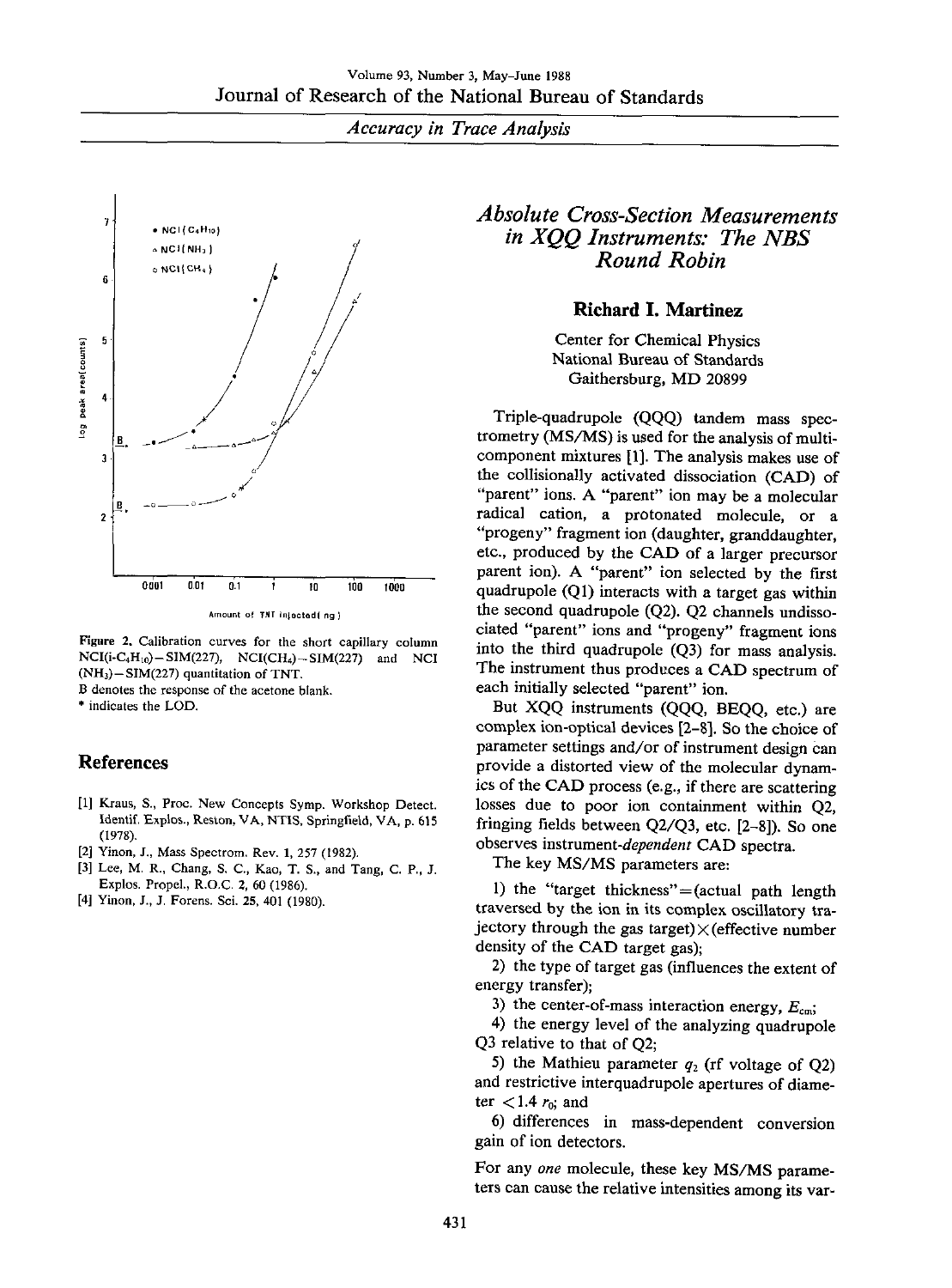#### *Accuracy in Trace Analysis*

ious progeny ions to differ significantly when measured in different XQQ instruments.

This was clearly demonstrated in a recent international round robin [9] wherein very *different CAD spectra were observed for the same molecule.* That is, the relative intensities measured *in* different QQQ instruments for any given pair of progeny ions differed by factors ranging into the hundreds, even though the same *nominal* operating conditions were supposedly used in each of the QQQ instruments. So a CAD spectrum of a given species in one XQQ instrument presently cannot be used to identify and quantitate that same species in a different XQQ instrument. Moreover, real-time trace analysis often involves unknown transient species (e.g., reactive environmental pollutants and/or products of their photooxidation). Characterization of such species would be facilitated if one could do spectral matching against a generic, instrument-independent MS/MS CAD spectral database comprised of *known* ionic substructures (see [10,11]).

To obtain standardized *instrument-independent* CAD spectra, one must make appropriate corrections for ion-optical effects within each XQQ structure. To do so, one must provide a dynamically correct basis for selecting the key MS/MS parameter settings within each XQQ instrument.

The reactivity (kinetics) of a molecular system is an intrinsic and generic (transferable) property of that system. So the kinetics (reaction mechanisms and rate coefficients) of selected ion-molecule reactions can be used as molecular probes to determine which combination of key MS/MS parameters provide dynamically correct branching ratios for the CAD of polyatomic ions. To do so, all measurements must be made under pseudo-first order, single-collision conditions such that the following kinetic relations are applicable within a reaction zone of length L.

For A<sup>+</sup>+B
$$
\rightarrow
$$
C<sup>+</sup>+S [a $\sigma$ ]  
\n $\rightarrow$ D<sup>+</sup>+T [β $\sigma$ ]  
\netc.

( $\sigma$ =total cross-section; branching ratios  $\alpha+\beta+\gamma+\ldots =1$ ),

$$
\ln Y = \ln\{[\mathbf{A}^+]_0 / [\mathbf{A}^+] \} = \sigma[\mathbf{B}]L \tag{1}
$$
\nand

$$
\ln W_a = \ln {\alpha[A^+]_0 / (\alpha[A^+]_0 - [C^+])}
$$
  
=  $\sigma[B]L$  (2)

$$
\ln W_{\beta} = \ln \left\{ \beta [\mathbf{A}^+]_0 / (\beta [\mathbf{A}^+]_0 - [\mathbf{D}^+]) \right\}
$$
  
=  $\sigma[\mathbf{B}]L$  (3)  
etc.

Equations (1)-(3), etc., place severe constraints [11] on the selection of the key MS/MS parameter settings. The key requirement, however, is that the XQQ instrument must have a *dynamically correct* design. That is, the design should make it possible to adequately control the key MS/MS parameters to provide an undistorted (unbiased) representation of the CAD dynamics (i.e., dynamically correct branching ratios, no back reactions, no impurity reactions, no scattering losses, minimal fringing fields, no mass discrimination, well-defined gas target, etc.). Instrument designs which are incompatible with these requirements cannot provide dynamically correct performance. A dynamically correct instrument is kinetically well behaved if the  $\sigma$  derived from eq (1) equals the  $\sigma$  from eq (2) for a charge transfer reaction with  $\alpha = 1$ . Charge transfer reactions are dynamically equivalent to a "worst-case" CAD reaction system because they take place at large impact parameters with nearzero momentum transfer.

Work from this lab [10,12-14] has demonstrated that dynamically correct branching ratios  $\alpha$ ,  $\beta$ , ..., etc., can be measured in our kinetically well-behaved QQQ instrument [15] when the key MS/MS parameters are properly selected. For  $N_2^+(SF_6N_2)SF_3^+(x=1-5), \quad \alpha+\beta+\gamma+\delta+\epsilon \approx 1.0$ when  $\sigma$  derived from eq (1) equals  $\sigma$  from eq (2), (3), etc. [14].

Our  $\sigma$  values for Ar<sup>+</sup>(Ar,Ar)Ar<sup>+</sup> [10] and  $Ne^{+}(Ne,Ne)Ne^{+}$  [12] agreed to within  $\pm 10\%$  with experimental and theoretical results from the literature. So the largest *absolute* uncertainty in the effective target thickness  $\{[B]L\}$ , and therefore in our  $\sigma$  values is probably on the order of  $\pm 10\%$ . This  $\pm 10\%$  error estimate is consistent with our observations that deviations from linearity in  $W$ vs  $P$  plots occurred only when single-collision conditions were exceeded. So single-collision conditions must be used if one is to develop and use a generic, instrument-independent MS/MS CAD spectral database [10,11].

The NBS Round Robin will provide a "zerothorder" assessment about which XQQ instruments have dynamically correct designs, and therefore may be well suited for the generation of standardized reference CAD spectra. A test protocol is being formulated. It will involve: i) the in-situ target thickness calibration of each participant's XQQ instrument {by using eqs (1) and (2) with our  $\sigma$  for